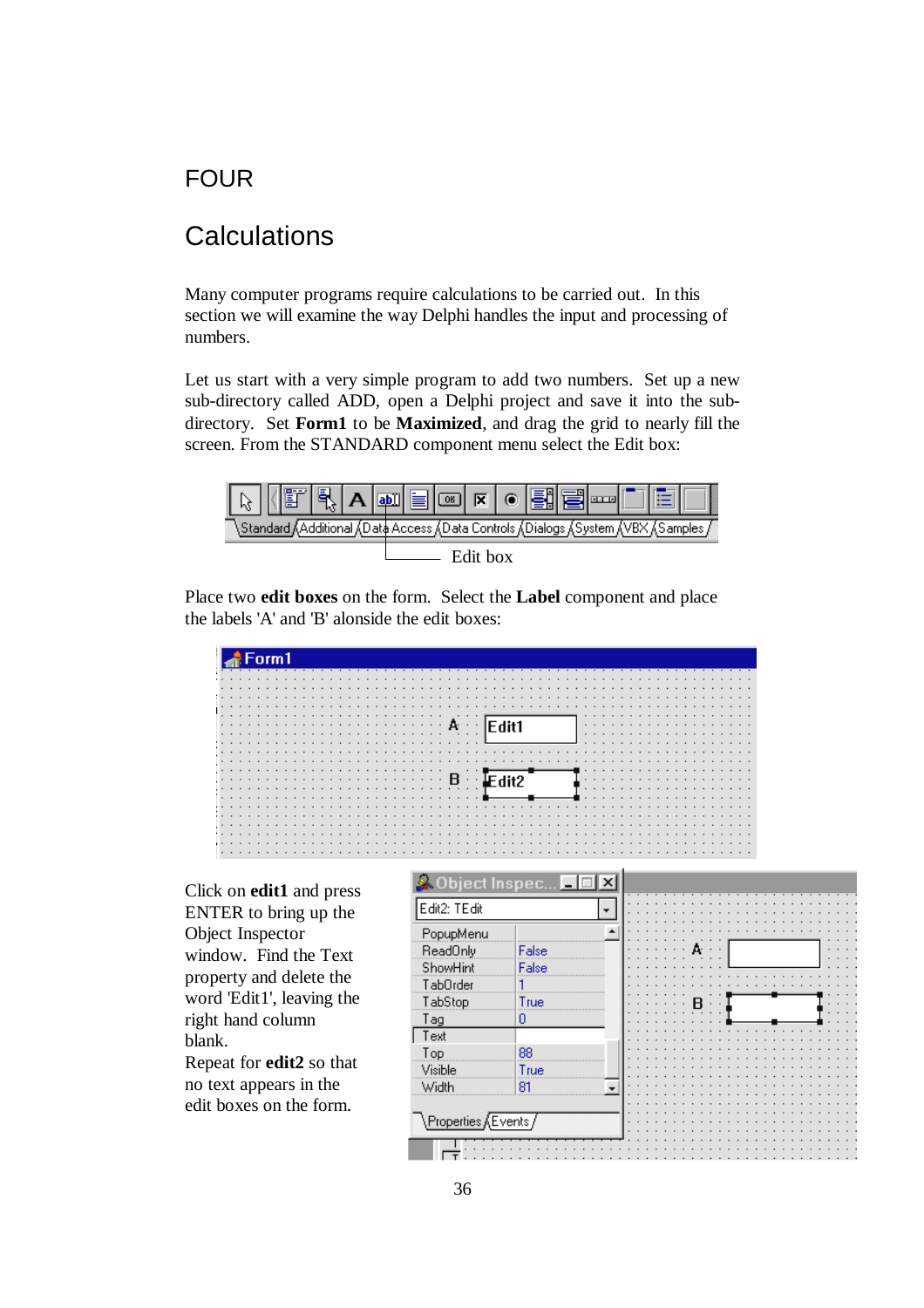Compile and run the program. You will find that you can click the mouse in either of the edit boxes to make a text cursor appear. Text or numbers can then be typed into the box, edited or deleted. Exit from the program and return to the Delphi editing screen.

## Variables

While a program is carrying out calculations it is usually necessary to store numbers in the computer memory. This is done using memory locations known as *variables*. Each variable is given a name to identify it. Lines of program can then be written to store numbers into the variables. For example:

 $A: = 24;$ means 'store the value 24 into a memory location called A'.  $C:=A+B;$ 

means 'add the contents of memory locations A and B, then store the answer in memory location C'.

When our program runs, the user will type two numbers into the edit boxes. We will need to store these as variables so that a formula can be used to add them. The answer can then be displayed on the screen. Let's store the input numbers in variables called A and B. To do this, first open the **Unit1** program window and scroll to the point marked 'public declarations'. Add the line shown below:

```
type 
   TForm1 = class(TForm) 
     Edit1: TEdit; 
     Edit2: TEdit; 
     Label1: TLabel; 
     Label2: TLabel; 
   private 
     { Private declarations } 
   public 
     { Public declarations } 
     A, B: integer; 
   end;
```
This is telling the computer to reserve two memory locations for our use, and to give these the names **A** and **B**. The word 'integer' tells the computer that the numbers to be stored in A and B will be whole numbers - with no decimal fraction.

When a number is typed into edit box 1, the computer should store this in memory location A. To do this we will need to set up an event handling procedure. Go to the Form1 grid and double-click the mouse on the first edit box. An event handling procedure called **Edit1Change** will appear.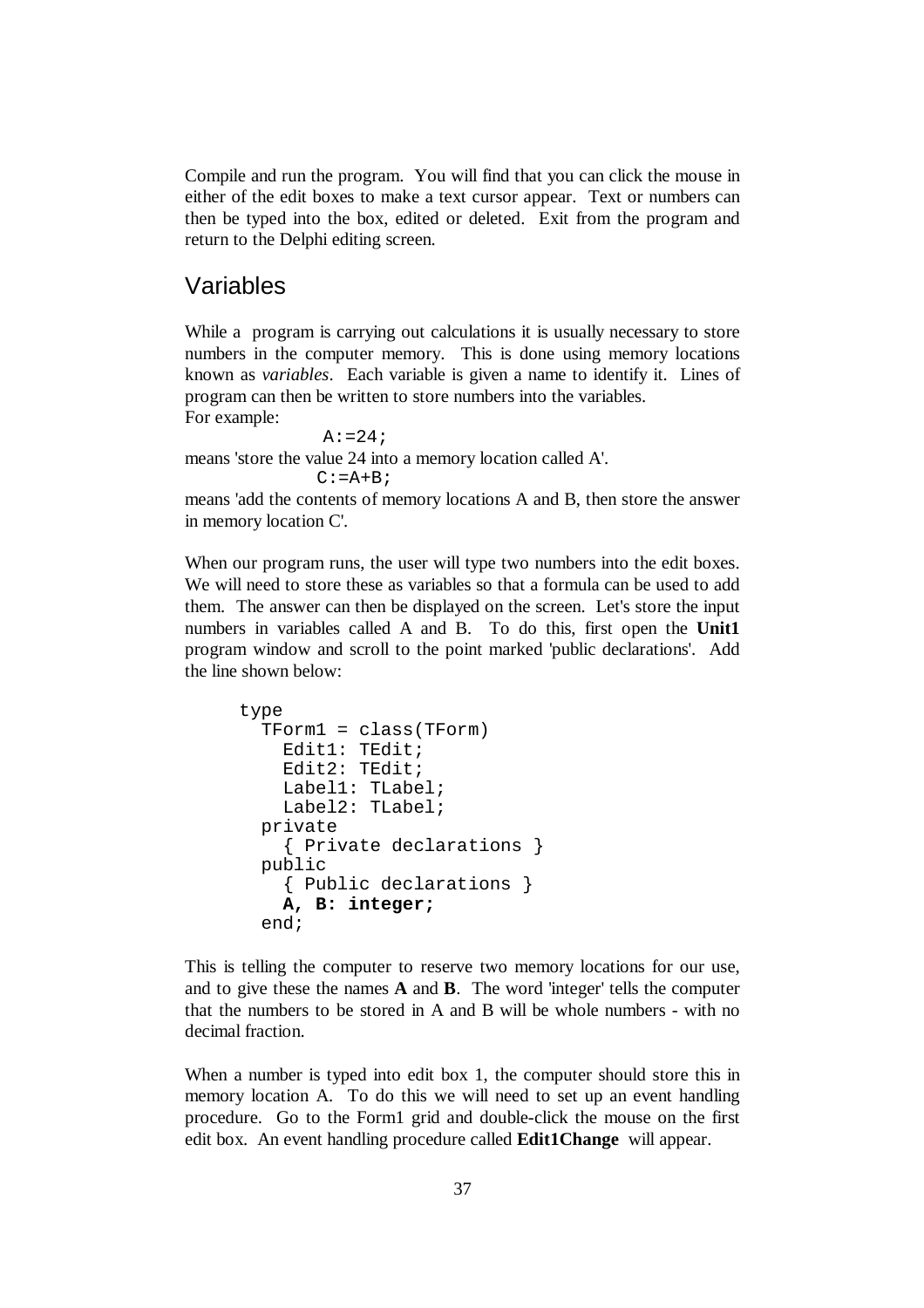```
procedure TForm1.Edit1Change(Sender: TObject); 
begin 
   if edit1.text='' then 
     A:0 else 
      A:=strtoint(edit1.text); 
end;
```
Add the lines of program shown above. This needs a bit of explanation!

Whatever is typed into the edit box is refered to as **edit1.text.** Two quote marks with nothing in between means that the box is empty, and in this case it is best to store a zero value in variable A.

If text really has been entered in the box, this must be converted into a number before it can be stored in variable A. The conversion is carried out by the instruction **strtoint -** this is short for **'string to integer'** (A piece of text is referred to as a 'string').

Could anything go wrong?

Yes, the user might make a mistake and type letters in the box instead of a number. Fortunately the computer will give an automatic warning if a wrong entry has been made - this is known as **error trapping**.

Check that the error trapping is set up correctly by going to the OPTIONS drop down menu and selecting **Environment**. A choice window will appear.

Make sure that there is no tick alongside the option 'Break on exception' then click OK to exit.

| <b>Environment Op<u>tions</u></b>                                                                          |                                                                |                                                    |
|------------------------------------------------------------------------------------------------------------|----------------------------------------------------------------|----------------------------------------------------|
| Desktop contents:<br>C Desktop only<br>@ Desktop and symbols                                               | Autosave options:<br>$\Gamma$ Editor files<br>$\Gamma$ Desktop |                                                    |
| Form designer:<br>$\nabla$ Display grid<br>$\nabla$ Snap to grid                                           | Grid size $\times$ $ 8$<br>Grid size $Y$ 8                     |                                                    |
| Debugging:<br>$\triangledown$ Integrated debugging<br>Step program block<br>$\nabla$ Hide designers on run | Break on exception<br>Minimize on run                          | Make sure<br>there is not a<br>tick in this<br>box |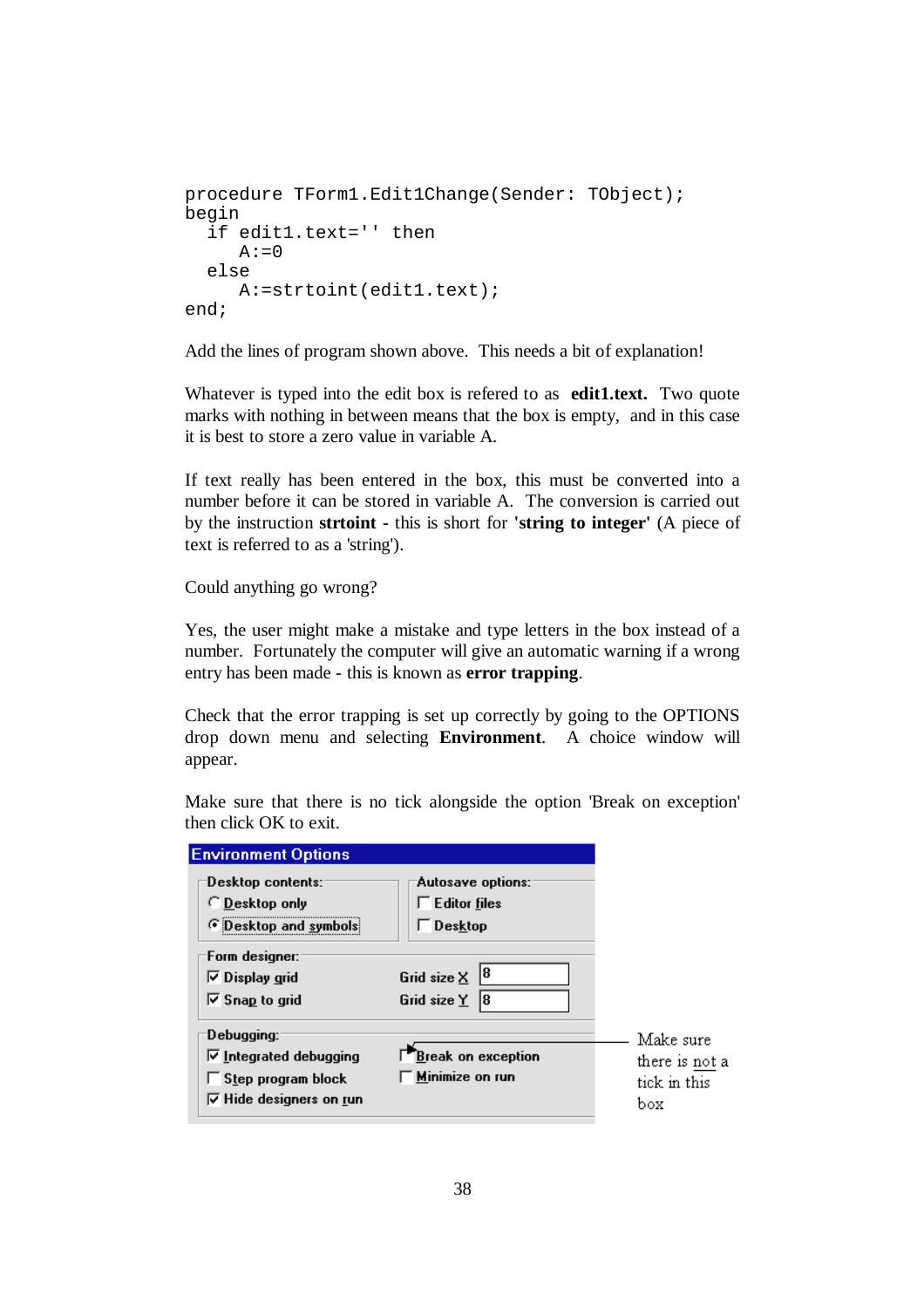We can try out the error trapping. Compile and run the program. If anything other than a whole number is typed into the first edit box, an error message should appear:



Return to the Delphi editing screen and set up a similar event handing procedure for edit box 2 ; double-click on the edit box and add lines of program to the event handler procedure which appears:

```
procedure TForm1.Edit2Change(Sender: TObject); 
begin 
   if edit2.text='' then 
      B:=0 
   else 
      B:=strtoint(edit2.text); 
end;
```
This time we want the number to be stored in the variable B.

The next step is to get the program to add the numbers and display the result. Go to the Form1 grid and add a button. Label this 'A + B ='. Place another edit box alongside the button and use the Object Inspector to blank out the text in the box.

|     |        |     |         |                          |  |  |           |  |  |  |  |   |  |  |  |  |        | - 11    | . .     | . .      | $\sim$                   | $\sim$ |   |  |
|-----|--------|-----|---------|--------------------------|--|--|-----------|--|--|--|--|---|--|--|--|--|--------|---------|---------|----------|--------------------------|--------|---|--|
|     |        |     |         |                          |  |  |           |  |  |  |  | . |  |  |  |  |        |         | .       |          | $\overline{\phantom{a}}$ |        |   |  |
|     |        |     |         |                          |  |  |           |  |  |  |  | . |  |  |  |  |        |         |         | .        |                          |        |   |  |
|     |        |     |         |                          |  |  |           |  |  |  |  |   |  |  |  |  | $\sim$ | ٠.      | . .     | $\cdots$ |                          | $\sim$ |   |  |
|     |        |     |         |                          |  |  |           |  |  |  |  |   |  |  |  |  |        |         |         |          |                          | .      |   |  |
|     |        |     |         |                          |  |  |           |  |  |  |  |   |  |  |  |  |        | $\cdot$ | $\cdot$ | $\cdot$  |                          |        |   |  |
|     |        |     |         |                          |  |  |           |  |  |  |  |   |  |  |  |  |        |         |         |          |                          | .      |   |  |
|     |        | - R |         |                          |  |  |           |  |  |  |  |   |  |  |  |  |        |         |         |          |                          |        |   |  |
|     |        |     |         |                          |  |  |           |  |  |  |  |   |  |  |  |  |        |         |         |          |                          |        |   |  |
|     | $\sim$ |     |         |                          |  |  |           |  |  |  |  |   |  |  |  |  |        |         |         |          |                          |        |   |  |
|     |        |     |         |                          |  |  |           |  |  |  |  |   |  |  |  |  |        |         |         |          |                          | .      |   |  |
| . . |        |     |         |                          |  |  |           |  |  |  |  |   |  |  |  |  |        |         |         |          |                          |        | . |  |
|     | .      |     |         |                          |  |  |           |  |  |  |  |   |  |  |  |  |        |         |         |          |                          |        |   |  |
|     | .      |     | $\cdot$ | $\overline{\phantom{a}}$ |  |  |           |  |  |  |  |   |  |  |  |  |        |         |         |          |                          |        |   |  |
|     |        |     |         |                          |  |  |           |  |  |  |  |   |  |  |  |  |        |         |         |          |                          |        |   |  |
|     |        |     |         |                          |  |  |           |  |  |  |  |   |  |  |  |  |        |         |         |          |                          |        |   |  |
|     |        |     |         |                          |  |  |           |  |  |  |  |   |  |  |  |  |        |         |         |          |                          |        |   |  |
|     |        |     |         |                          |  |  | $A + B =$ |  |  |  |  |   |  |  |  |  |        |         |         |          |                          |        |   |  |
|     |        |     |         |                          |  |  |           |  |  |  |  |   |  |  |  |  |        |         |         |          |                          |        |   |  |
|     |        |     |         |                          |  |  |           |  |  |  |  |   |  |  |  |  |        |         |         |          |                          |        |   |  |
|     |        |     |         |                          |  |  |           |  |  |  |  |   |  |  |  |  |        |         |         |          |                          |        |   |  |
|     |        |     |         |                          |  |  |           |  |  |  |  |   |  |  |  |  |        |         |         |          |                          |        |   |  |
|     |        |     |         |                          |  |  |           |  |  |  |  |   |  |  |  |  |        |         |         |          |                          |        |   |  |

Double-click the button to create an event handler, then add the lines shown below.

```
procedure TForm1.Button1Click(Sender: TObject); 
begin 
   C:=A+B; 
   edit3.text:=inttostr(C); 
end;
```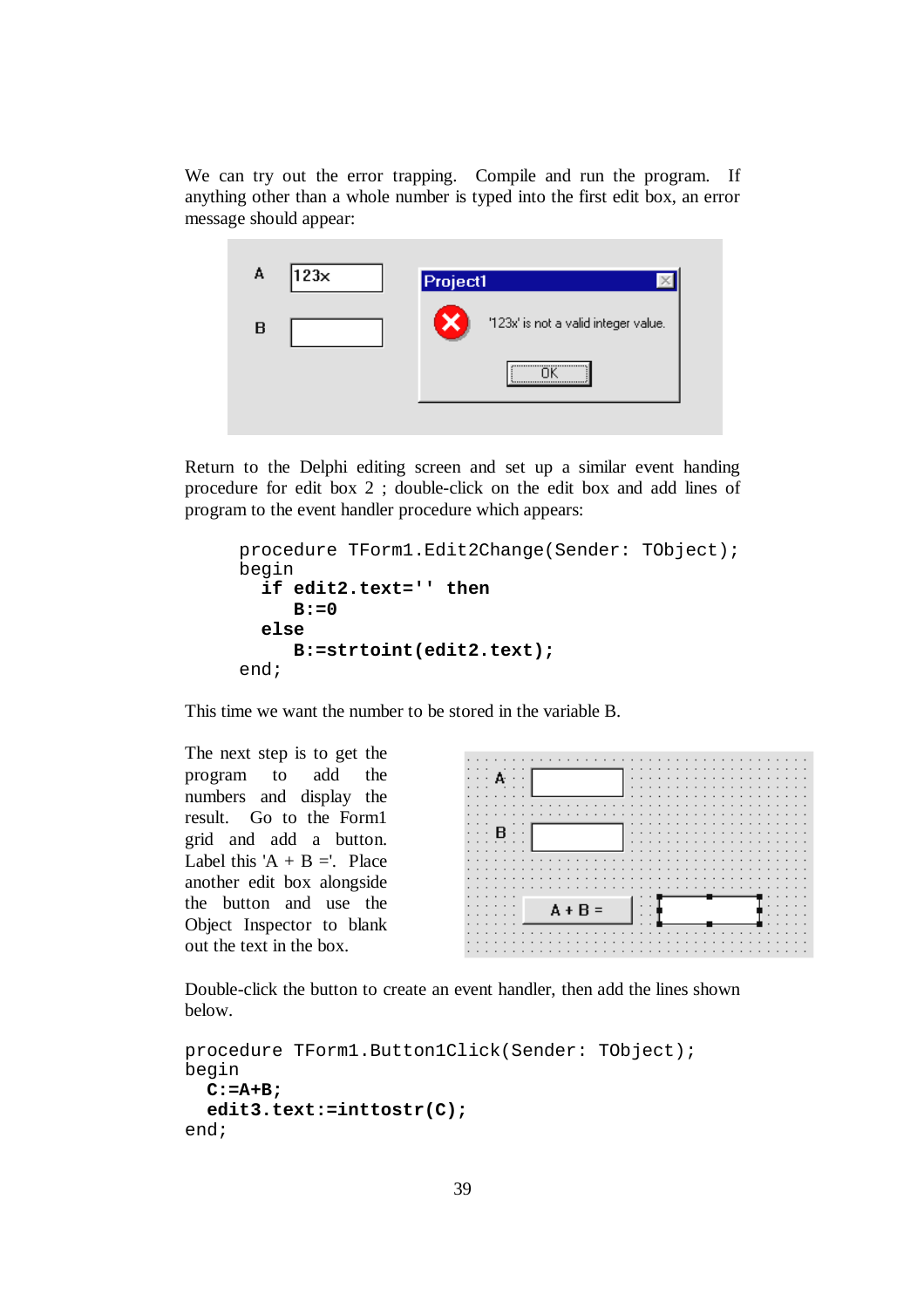Here we are asking the computer to add the numbers stored in variables A and B, and to store the result in a variable called C. A memory location for C has not yet been set up, so go back to the public declarations section near the top of the program and add this variable name to the list:

```
 public 
    { Public declarations } 
    A, B, C: integer;
```
The **inttostr** command (short for '**integer to string**') converts the answer C back into text which can be displayed in the edit box.

We can now finally compile the program and try it out.

When your program is working correctly, try adding another button to multiply A and B and display the result. Set up a new variable D for this. The line of program needed to carry out the multipliction is:

$$
D := A * B;
$$

Notice that the computer uses a *star* symbol for multiplication rather than 'x'. This avoids confusion with the letter of the alphabet.

**Note:** When testing the multiplication please use small numbers. Integer variables are only designed to handle numbers up to a few thousand - larger values will give an incorrect negative result. We will be seeing how to handle large numbers shortly in the course.

### Using formulae

The next program will involve slightly more complicated calculations:

A company manufactures water tanks for use in domestic plumbing systems. A customer can ask for a tank to be made with any length (L), width (W) and height (H).

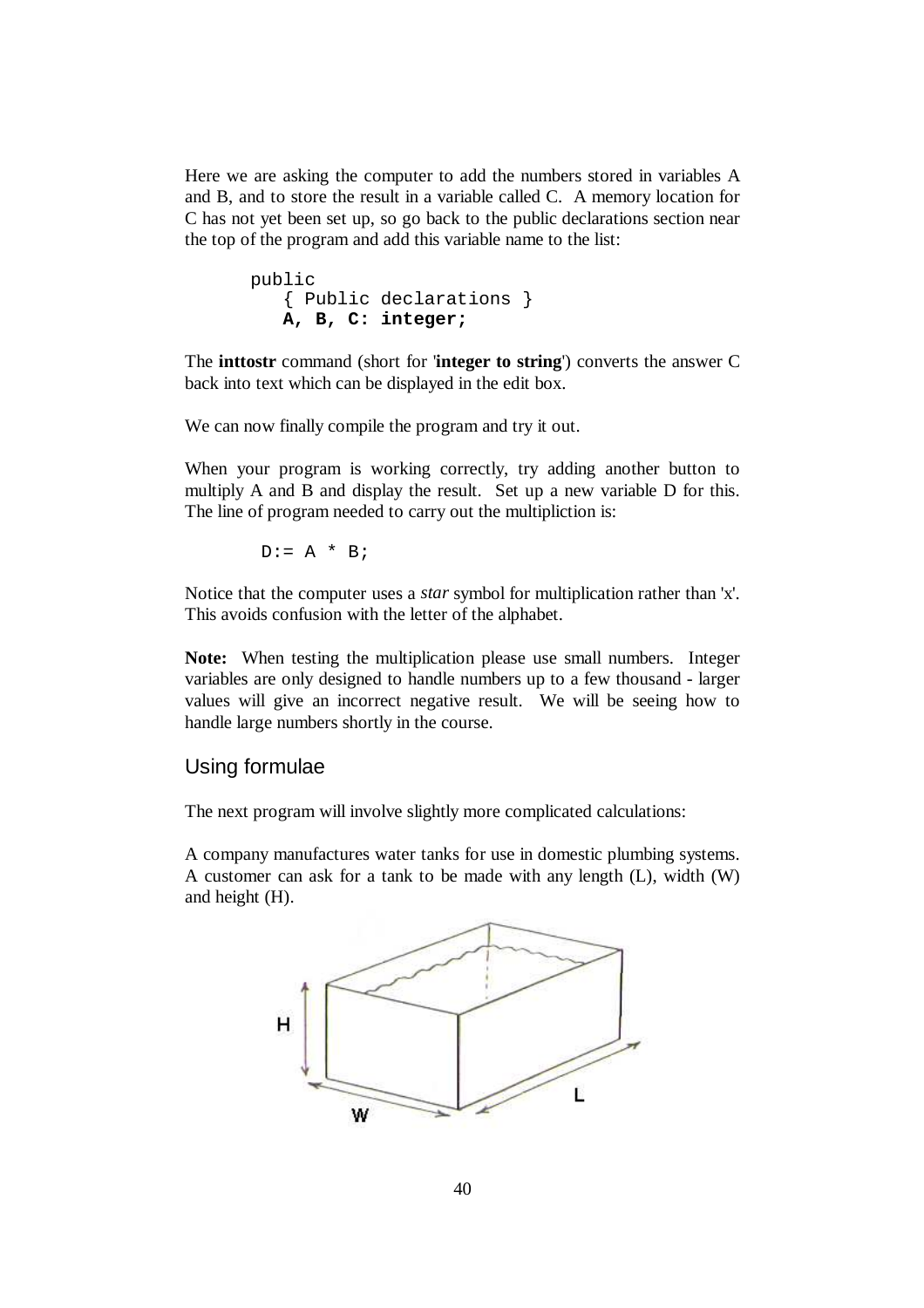The bottom and sides of the the tank are made from sheet steel which is welded together with no overlap. The tank is open at the top.

A program is required which will:

- 1. Input the length, width and height of the tank required (in metres).
- 2. Calculate the maximum volume of water (in cubic metres) which the tank could hold.
- 3. Calculate the area of sheet steel (in square metres) needed to make the tank.

Begin by setting up a new sub-directory called TANK, open a Delphi project and save it into the sub-directory.

Use the Object Inspector to maximize the form, and drag the grid larger to nearly fill the screen.

A diagram of the water tank is stored on disc as TANK.BMP. Place an **image** box on the grid and load the diagram. Put three **edit** boxes alongside and add **labels**:



The next task is to set up variables to store the measurements entered by the user. Select the program Unit window and go to the Public declarations area. Add the line shown below:

```
 private 
   { Private declarations } 
 public 
   { Public declarations } 
   L,W,H:real; 
 end;
```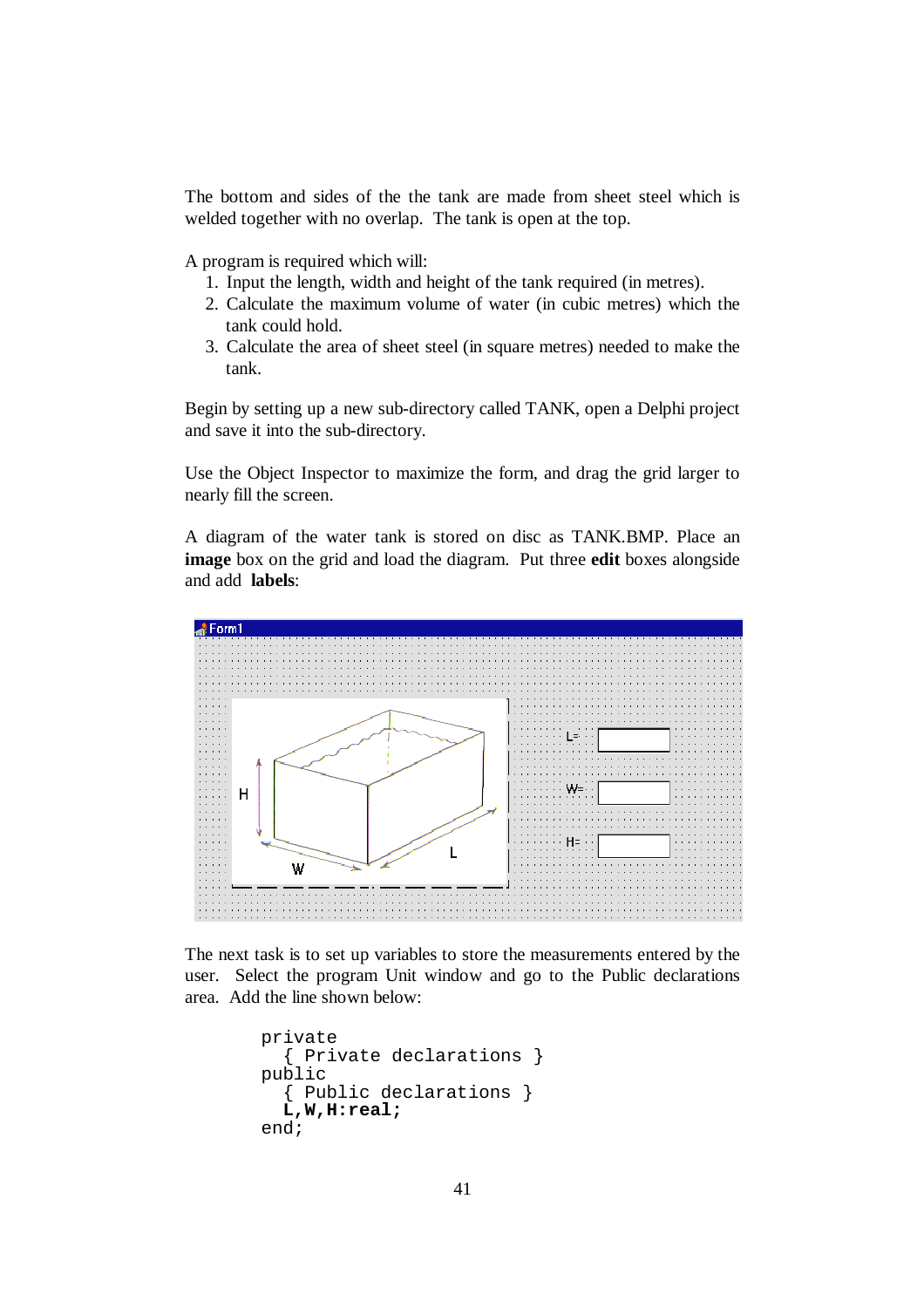It is likely that the length, width and height measurements for the tank will require decimal fractions, e.g. 2.75 metres, so we cannot use variables which are **integers.** Instead we choose to make the variables **real** numbers which can have a decimal fraction part.

Double-click on the edit box alongside the caption 'L=' to produce an event handler. Add lines of program to store the input value in the variable **L**:

```
procedure TForm1.Edit1Change(Sender: TObject); 
begin 
   if edit1.text='' then 
     L: = 0 else 
      L:=strtofloat(edit1.text); 
end;
```
The command **strtofloat** (short for '**string to floating point number**') is used to convert the edit box text into a number which can have a decimal fraction.

Compile and run the program. Check that decimal numbers (e.g. 2.75) can be entered successfuly, but incorrect entries (such as 2.7x) cause an error message window to appear.

Exit from the program and add similar event handlers for the other two edit boxes:

```
procedure TForm1.Edit2Change(Sender: TObject); 
begin 
   if edit2.text='' then 
     W: = 0 else 
      W:=strtofloat(edit2.text); 
end; 
procedure TForm1.Edit3Change(Sender: TObject); 
begin 
   if edit3.text='' then 
     H: = 0 else 
      H:=strtofloat(edit3.text); 
end;
```
We must now think about displaying the results required. Go to the form grid and add two more edit boxes and the captions:

```
 ' Volume= ' and ' Area of metal =' 
Also add a button as shown below, and give this the caption ' calculate ' :
```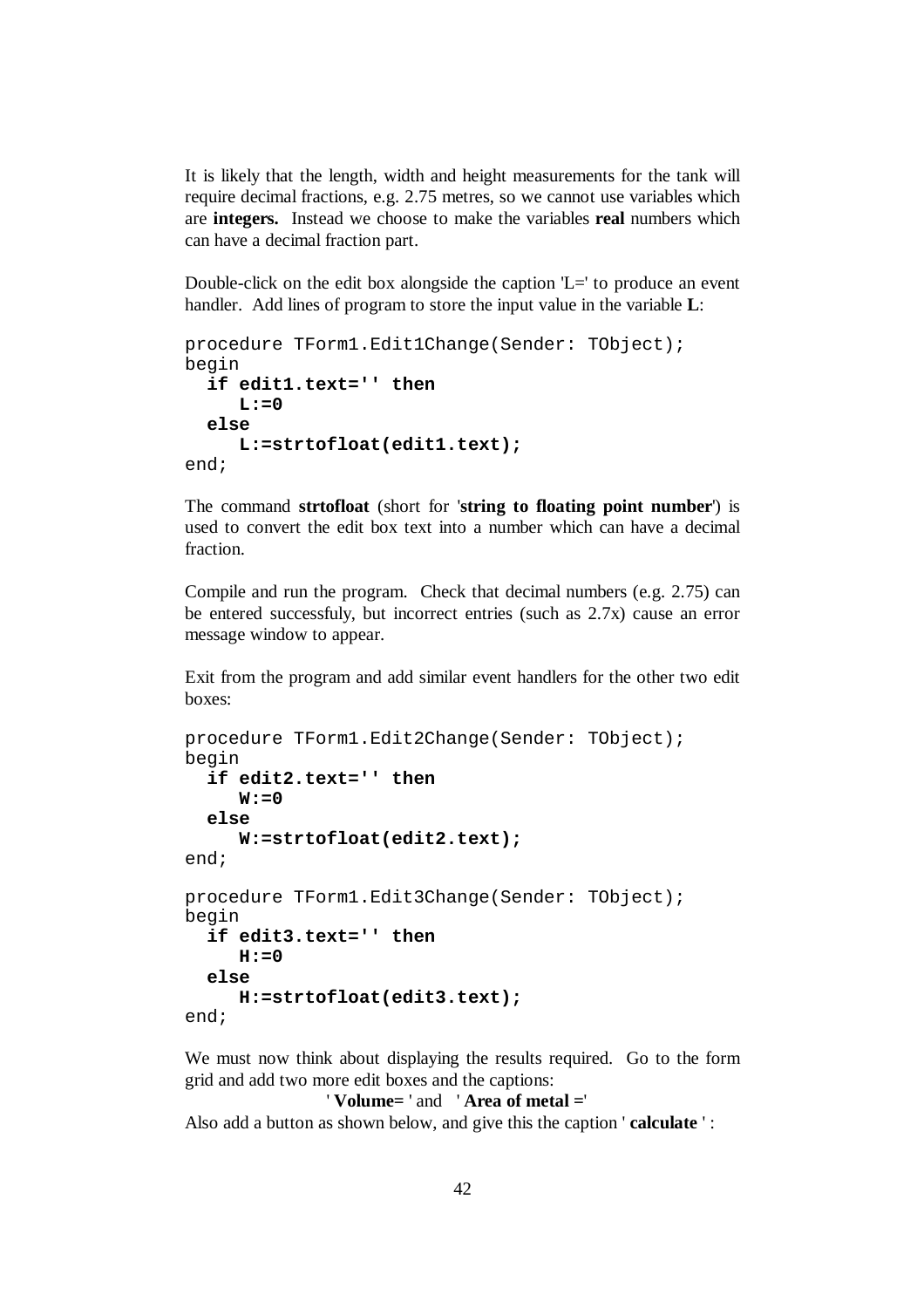

Double-click the '**calculate**' button to create an event handler procedure to carry out the calculations.

Finding the volume is simply a case of multiplying the length, width and height of the tank. Add lines of program to do this and display the result:

```
procedure TForm1.Button1Click(Sender: TObject); 
begin 
   volume:=L*W*H; 
   edit4.text:=floattostr(volume); 
end;
```
We are going to store the result in a variable called **volume.** This name must be added to the list under **public delarations**:

```
 public 
   { Public declarations } 
   L,W,H:real; 
   volume:real; 
 end;
```
Compile and run the program. Enter example figures for length, width and height, then press the 'calculate' button - the volume of the tank should be displayed. You might check that the answers are correct using a calculator.

In many cases a satisfactory answer is displayed, but sometimes the program seems to be slightly inaccurate. Try, for example:

 $L = 5.0$   $W = 4.2$   $H = 3.2$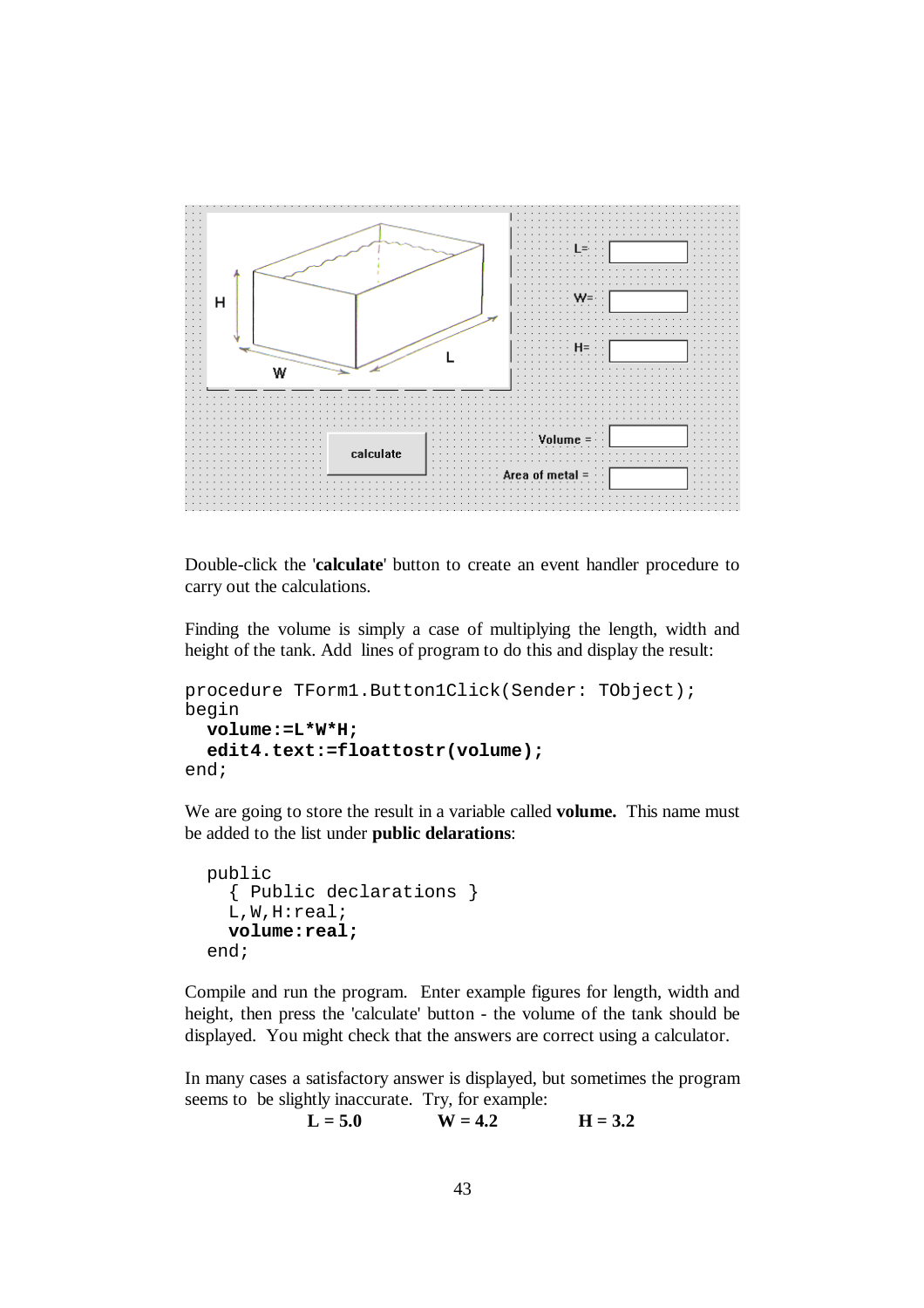The correct answer should be 67.2 but the computer displays 67.19999....999

This is due to a slight inaccuracy which can occur when the computer carries out calculations with decimal numbers. The inaccuracy is usually too small to matter, but it makes the result appear strange.



The solution to the difficulty is to make the program display the result with a fixed number of decimal places - two decimal places would be suitable in this case. We need to modify the ButtonClick event handler:

```
procedure TForm1.Button1Click(Sender: TObject); 
begin 
   volume:=L*W*H; 
   edit4.text:=floattostrf(volume,ffFixed,8,2); 
end;
```
The instruction **floattostrf** means '**float to string formatted'**. The final number 2 specifies the number of decimal places required. The number 8 specifies that numbers of up to 8 digits are to be accepted.

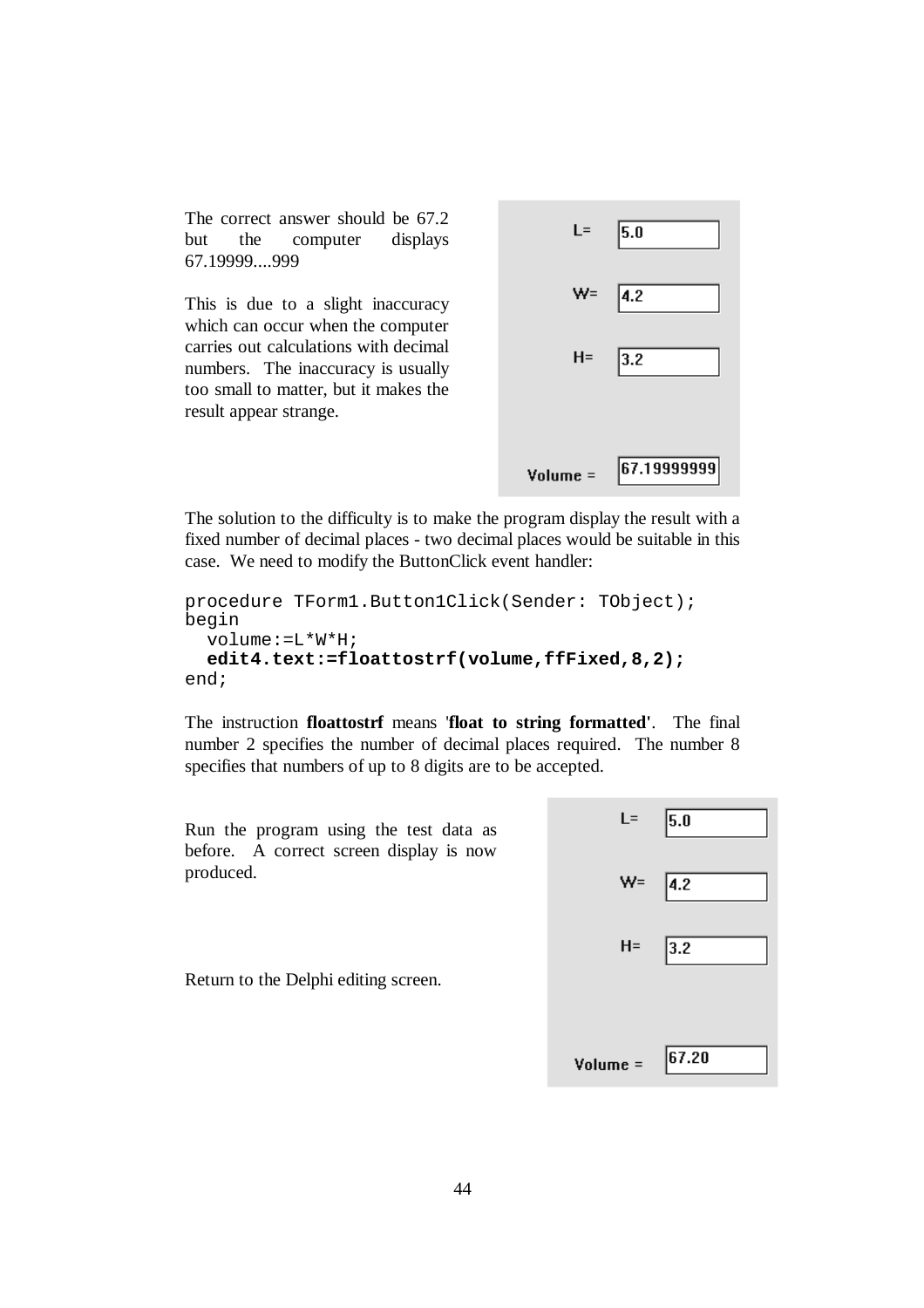The next stage is to calculate and display the area of sheet metal needed to make the tank.

Imagine that the tank has been unfolded into a flat shape:



The base of the tank has an area given by  $L \times W$ Each of the sides has an area of  $L * H$ Each of the ends has an area of  $W * H$ 

The total area of metal required to make the tank is therefore:

$$
(L*W) + 2*(L*H) + 2*(W*H)
$$

This formula can be incorporated into the calculation procedure:

```
procedure TForm1.Button1Click(Sender: TObject); 
begin 
   volume:=L*W*H; 
  edit4.text:=floattostrf(volume,ffFixed, 8, 2);
   area:= (L*W)+2*(L*H)+2*(W*H); 
   edit5.text:=floattostrf(area,ffFixed,8,2); 
end;
```
Don't forget to add the variable name '**area**' into the public declarations list:

```
 public 
    { Public declarations } 
    L,W,H:real; 
    volume,area:real;
```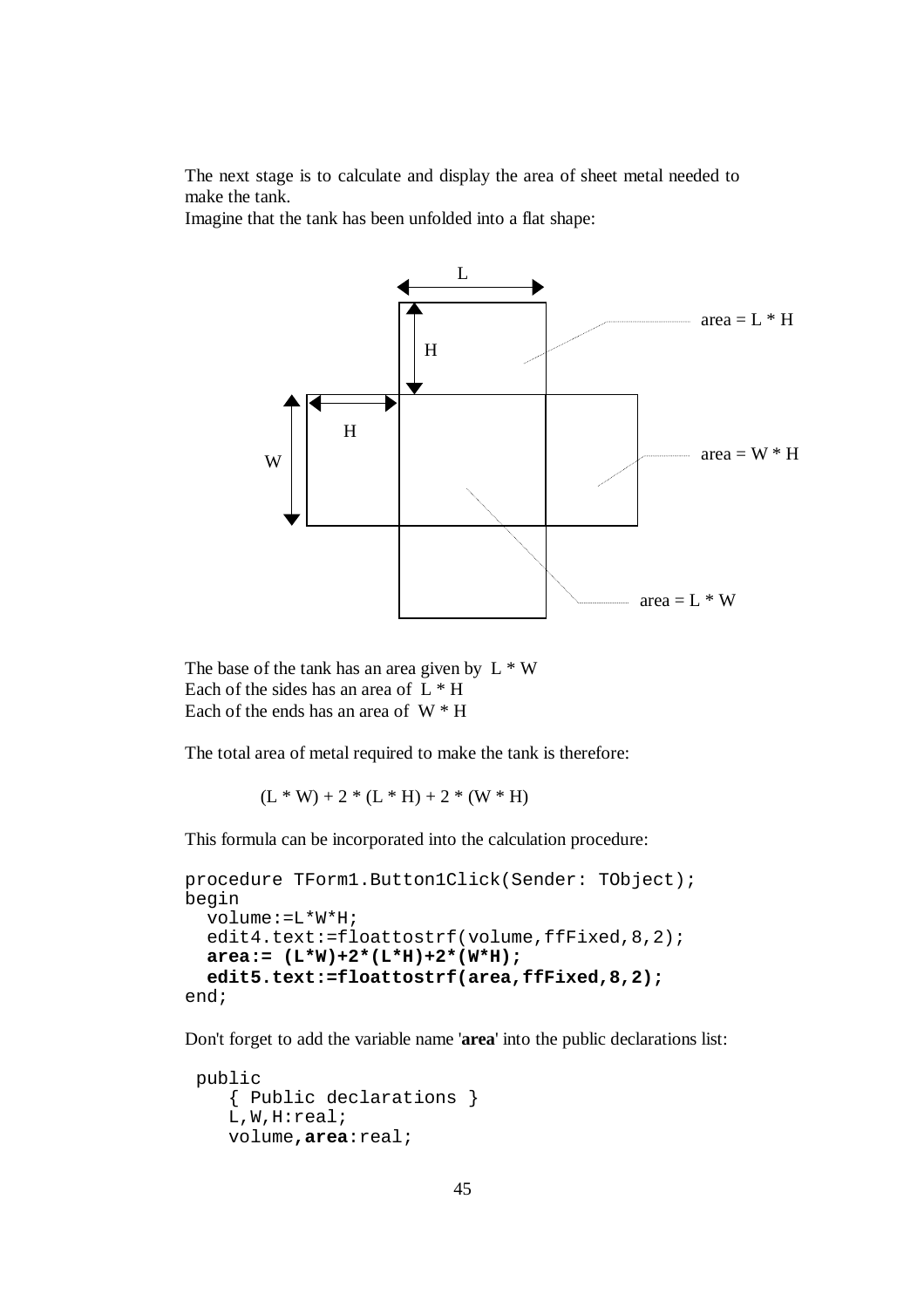

You can now test the completed program and save it on disc. Fast food restaurant

The next project which we will work on makes use of variables and formulae to calculate the bill for a customer in a fast food restaurant. The restaurant menu offers:

| Megaburger             | £1.20    |
|------------------------|----------|
| Megaburger with cheese | £1.80    |
| Fries                  | £ $0.60$ |
| Coke                   | £0.40    |
| Cheesecake             | £0.90    |

Set up a new sub-directory and start a Delphi project. Maximise the form, and drag the form grid to nearly fill the screen.

We are going to create a graphical display of the menu, with entry boxes for the user to show how many of each item have been ordered by the customer.

Begin by putting an image box near the top left hand corner of the Form grid. Load a picture of a Megaburger, stored on disc as the file FOOD1.BMP.

Go to the SAMPLES component menu and select **spin edit**:



This component provides a number window which can be directly edited from the keyboard or can be changed by clicking the mouse on small up/down arrows. Place a spin edit box on the grid next to the image, and add a label 'Megaburger'.

| .      | 1.1.1    |  |  |  |  |  |  |  |  |  |  |
|--------|----------|--|--|--|--|--|--|--|--|--|--|
| .      | $\cdots$ |  |  |  |  |  |  |  |  |  |  |
| .      | 1.1.1    |  |  |  |  |  |  |  |  |  |  |
| .      |          |  |  |  |  |  |  |  |  |  |  |
| .      | .        |  |  |  |  |  |  |  |  |  |  |
| .      | .        |  |  |  |  |  |  |  |  |  |  |
| .<br>. | .<br>.   |  |  |  |  |  |  |  |  |  |  |
| .      | .        |  |  |  |  |  |  |  |  |  |  |
| .      |          |  |  |  |  |  |  |  |  |  |  |
| .      |          |  |  |  |  |  |  |  |  |  |  |
| .      |          |  |  |  |  |  |  |  |  |  |  |
| .      |          |  |  |  |  |  |  |  |  |  |  |
|        |          |  |  |  |  |  |  |  |  |  |  |
|        |          |  |  |  |  |  |  |  |  |  |  |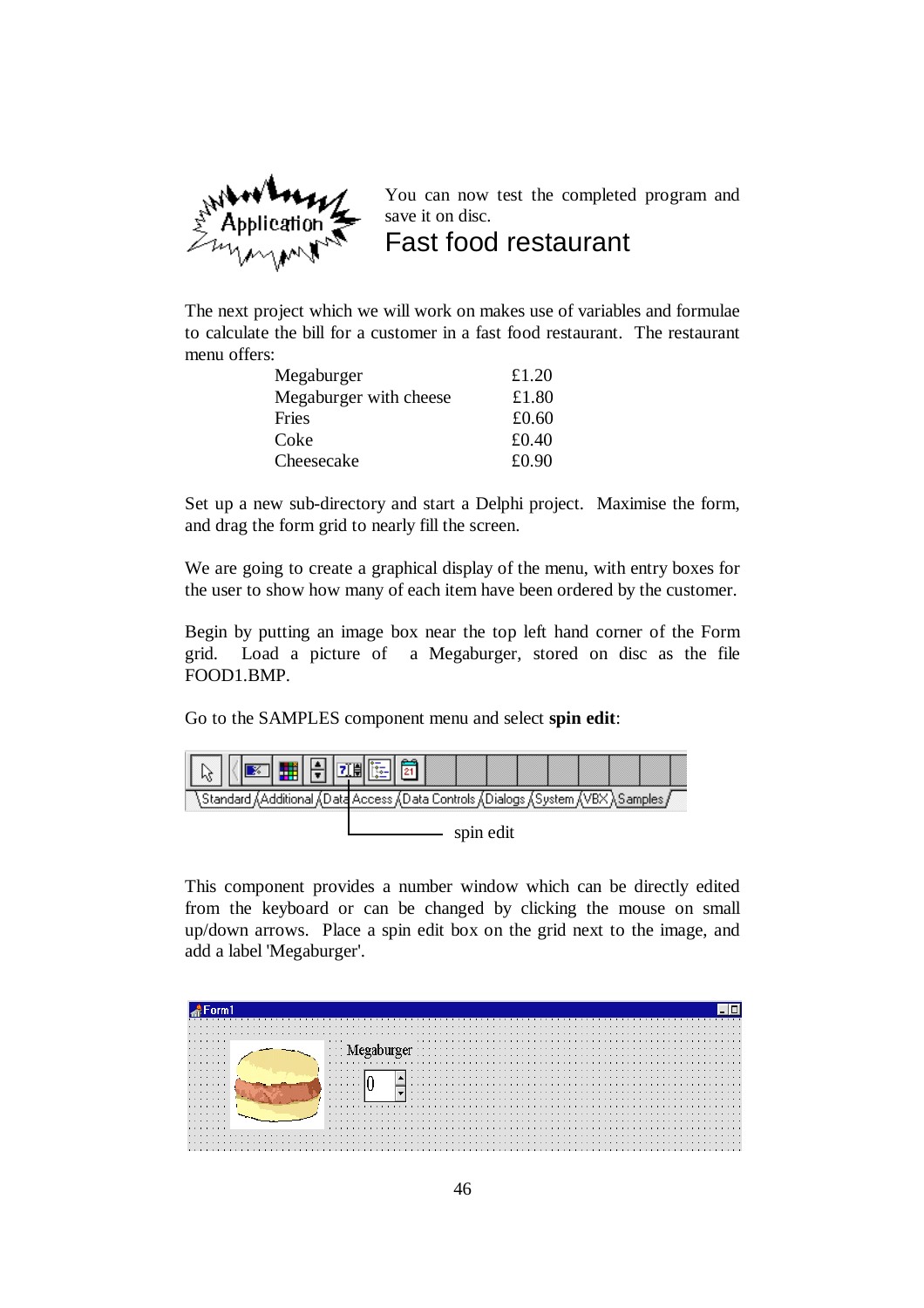Select the spin edit box and bring up the Object Inspector window. Change the **font** property to

Times New Roman Bold 18 point or a suitable equivalent large type face. Set the **MaxValue** property to 20 to limit the range of numbers which the spin edit box will accept.

Compile and run the program to test out the spin edit component, then return to the Delphi editing screen.

Complete the menu screen by adding four more image boxes to the grid and loading the bitmap files FOOD2.BMP - FOOD5.BMP. Provide a spin edit box for each menu item. You might find it easiest to use **Edit/Copy** and **Edit/Paste** to replicate the first spin edit box; this will avoid the need to reset the **Font** and **MaxValue** properties each time. Complete the menu by adding labels for each food item.



Place a button component at the bottom of the grid and give this the caption 'Total'. Alongside add an edit box and a '£' label as shown above.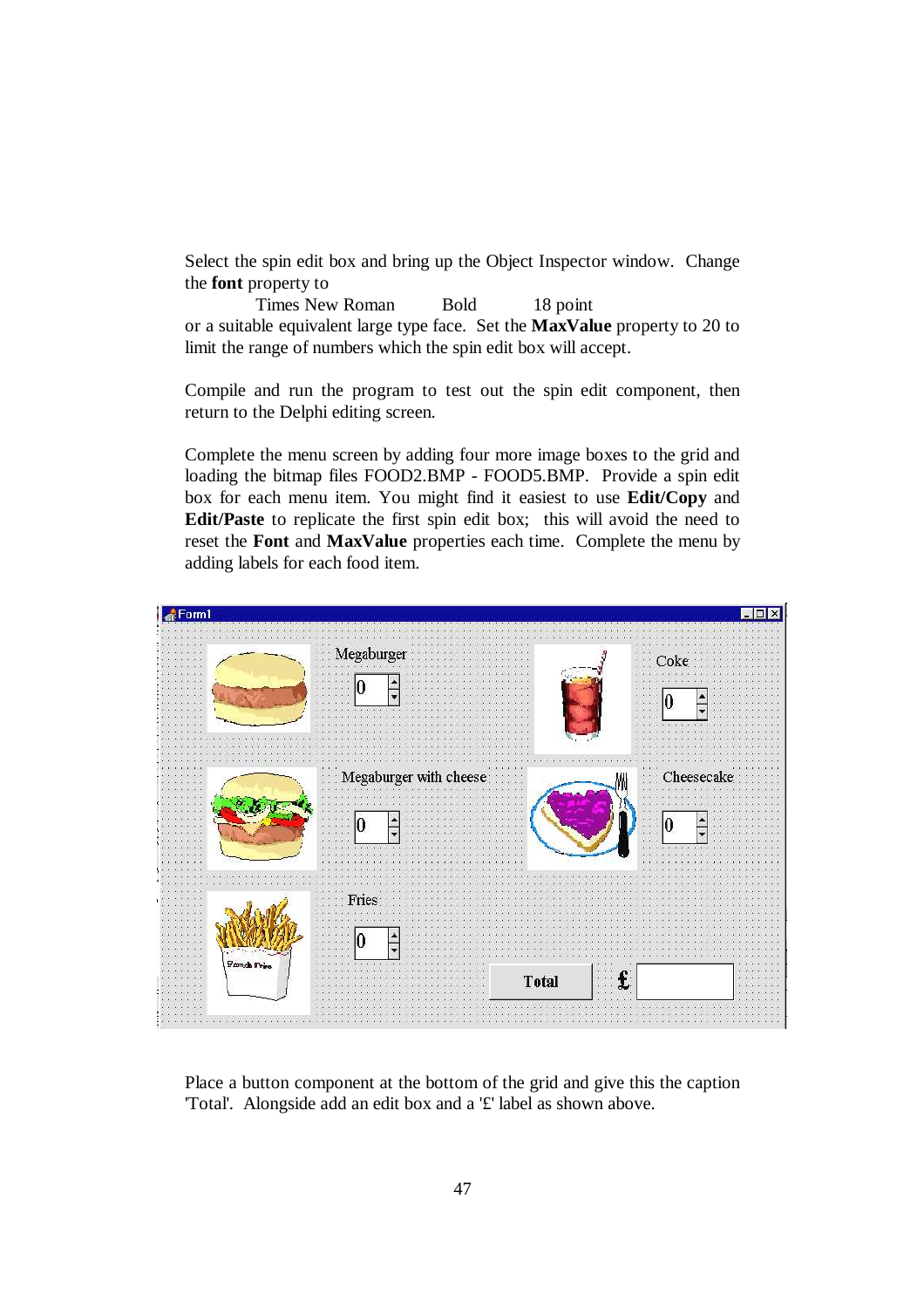Compile and run the program to check that all the spin edit boxes operate correctly, then return to the Delphi editing screen.

We now need to produce the sections of program which will calculate the amount that the customer has to pay.

Begin by adding a goup of lines just above the **implementation** section:

```
var 
   Form1: TForm1; 
const 
   mega=1.20; 
   megacheese=1.80; 
   fries=0.60; 
   coke=0.40; 
   cake=0.90; 
implementation
```
These lines specify the price of each of the food items. The heading **const**  (short for **constant**) means that the values are fixed. This is in contrast to **variables** which can take on different values each time the program runs for example we used variables for the length, width and height of the water tank which may be different for each tank manufactured.

Double-click the mouse on the spin edit box for the megaburger to produce an event handler procedure. Add a line of program:

```
procedure TForm1.SpinEdit1Change(Sender: TObject); 
begin 
   megaCost:=mega*SpinEdit1.Value;
```

```
end;
```
We are telling the program to find the total cost of the megaburgers by multiplying the burger price by the number shown in the SpinEdit box. The cost will be stored as a variable called **megaCost.**

Now double-click the spin edit box alongside the megaburger with cheese, and add a similar line to the event handler:

```
procedure TForm1.SpinEdit2Change(Sender: TObject); 
begin
```

```
 megacheeseCost:=megacheese*SpinEdit2.Value;
end;
```
The two variables need to be added to the public declarations list:

```
public 
     { Public declarations }
```